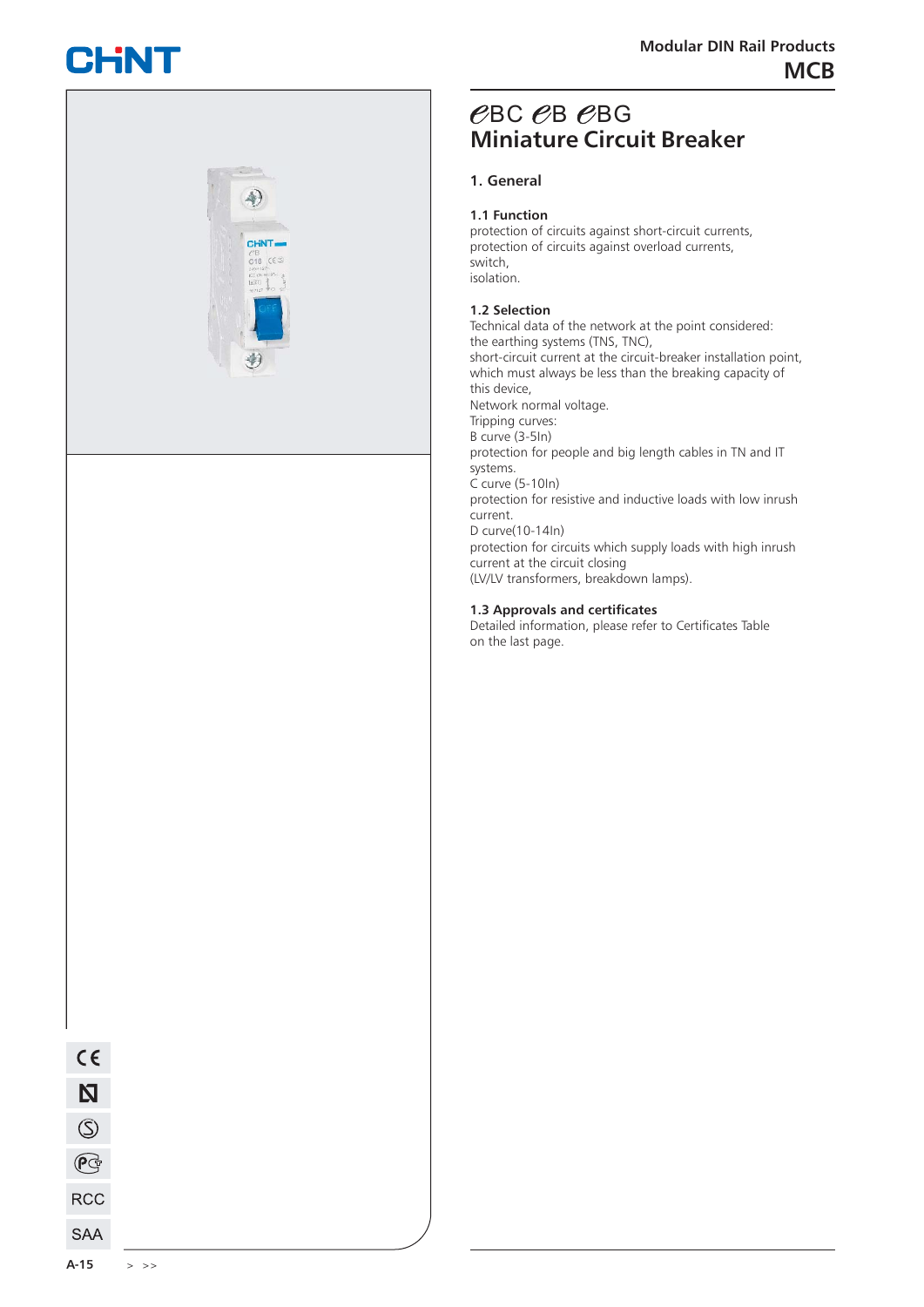

#### **3. Technical data**

#### 3.1 Curves

 is of high current limiting performance to limit the destruction energy due to short circuit to the greatest extent.  $\mathscr{C}$ BC  $\mathscr{C}$ B $\mathscr{C}$ BG